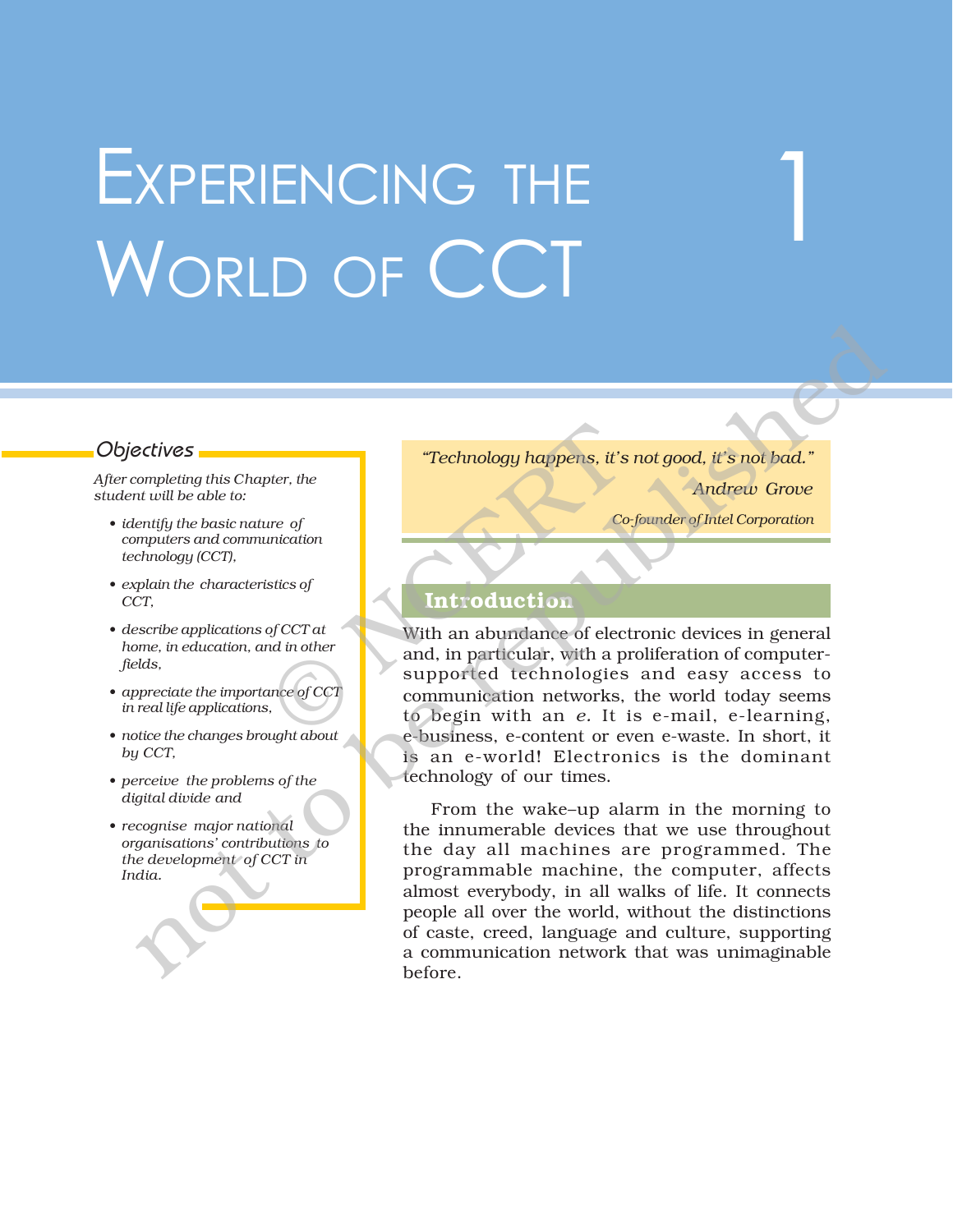# **1.1 THE WORLD IS CHANGING WITH CCT**

All over the world, there is a movement towards an information – based society. Therefore it seems extremely important that the basic nature and overall capabilities of CCT are understood and appreciated by all because *computers* are information processing tools and communication technologies enable us to share information. Together they affect all of us. It is also important that we are able to apply the technology tools in our work, whatever our field of work may be.

The way these technologies affect all of our lives include:

- Educational, in the way we learn and shape the course of our learning according to our own interests.
- Technological, in terms of knowledge creation, publishing and distribution.
- Societal, in our living, working and growing and looking at ourselves in a global context.

Today computers are seen as a personal accessory - portable, powerful and simple to operate. They can work in any place and connect us with anyone, any time (Figure 1.1). They are seen as an extension of the human hand and mind and are essential to every field of work.



# **1.1.1 CCT IN HOMES**

There are three different types of computers and computer applications that we encounter in daily life. One, those machines which are dedicated to a limited set of tasks. Familiar domestic appliances like washing machines or microwave oven are operated by an electronic device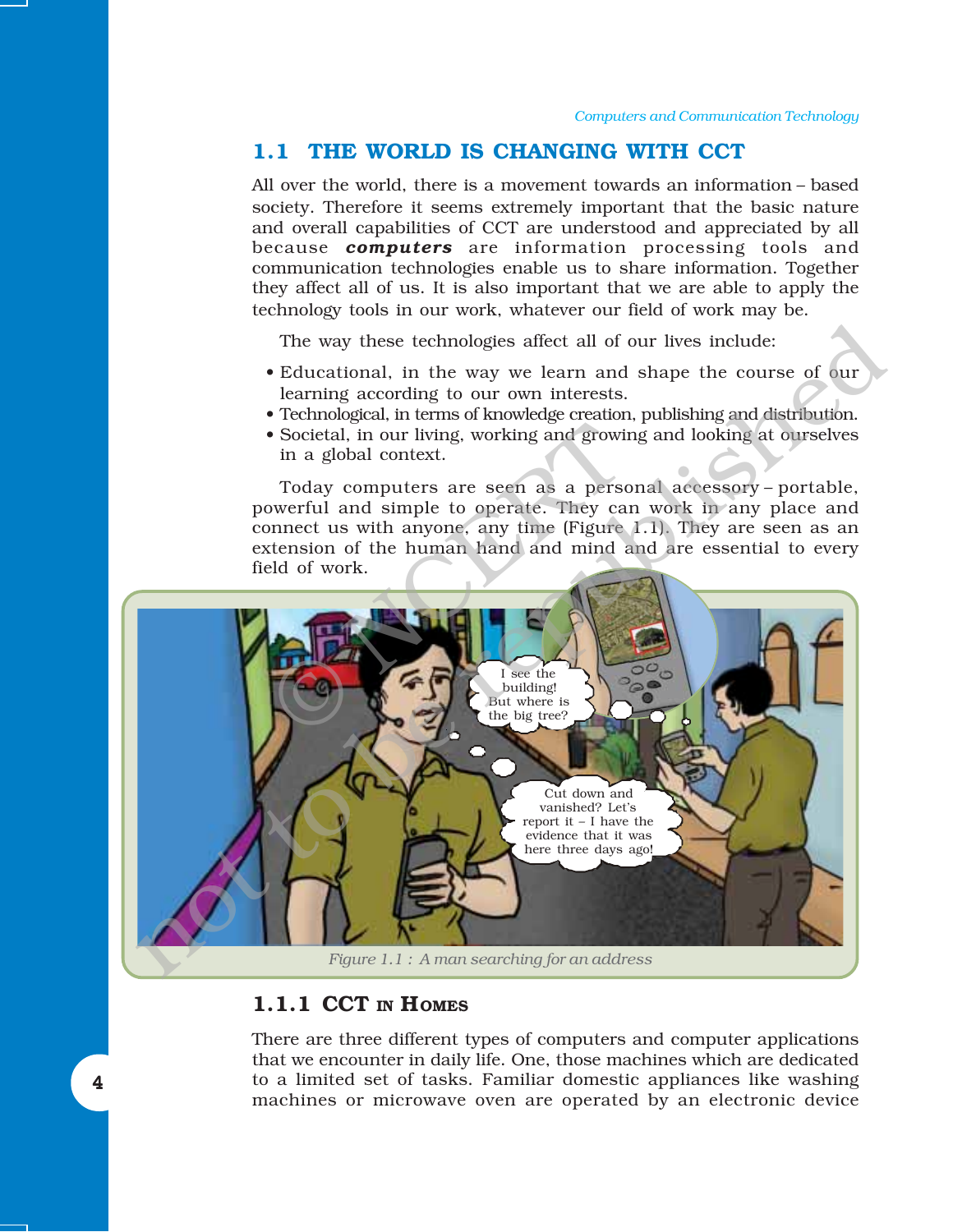#### *Experiencing the World of CCT*

embedded inside these gadgets. Two, those that are used for specific and limited number of activities, like playing games and other forms of entertainment. The third category includes versatile machines capable of doing a multitude of tasks, including surfing the Internet.

In our day-to-day life, we use various electrical and electronic devices such as computers, digital watches, audio systems, CD and DVD players, washing machines and so on.

Outside home we use lifts, metro trains, coin collection systems in public telephone booths, coffee and tea vending machines and so on. These are mostly computer controlled devices. We do not see the ëcomputersí; they are embedded inside these devices.

Computers have brought in changes in art and music, photography and animation, editing and publishing. Digital home theatre systems, DVD players, digital music devices of which the computer forms an integral part, makes entertainment low cost and of high quality. The *Internet* has emerged as a convenient means of global communication, information sharing and services. The commonest mode of the Internet use includes e-mail, chat, surfing information, banking, reservations and many more. A huge network of millions of computer networks constitutes the Internet. These networks are connected by telephones, underwater cables and satellites. ing and publishing. Digital home theatre is<br>
1 music devices of which the computer f<br>
is entertainment low cost and of high qua<br>
d as a convenient means of global commun<br>
and services. The commonest mode of the<br>
, chat, su ic dephone booths, coffee and tea vending machines and so on.<br>
e are mostly compute controlled devices. We do not see the<br>
energy computers have embedded made publishing. Digital home the<br>safe summation, edding and publis

# **1.1.2 CCT IN EDUCATION**

Computers are widely used in schools, colleges and universities. They are used for computer-aided learning, distance education and administration. E-learning, training programmes and research are other areas of the educational field where computers are put to use.

When a physics teacher wants to show the different positions of a particle in a wave motion, a chemistry teacher wants to illustrate molecular collision or a biology teacher wants to show a beating heart, a mathematics teacher wants to show how a regular polygon approaches a circle when the number of sides tend to infinity or when an economist wants to illustrate an organic market and so on, a computer can effectively simulate these phenomena.

Conventional libraries can be computerised with library management software. It provides facilities to create a database of books, assign accession number, provide content wise, author wise searching facility, verify stock and issue notices. One could also go for digital libraries where books are available in an electronic format and are called e-books. In laboratories, computers are used as tools essential for various processes such as recording, analysing and plotting data for visual display.

From admission to examination, from staff management to parent interaction, from student information to public transaction, computers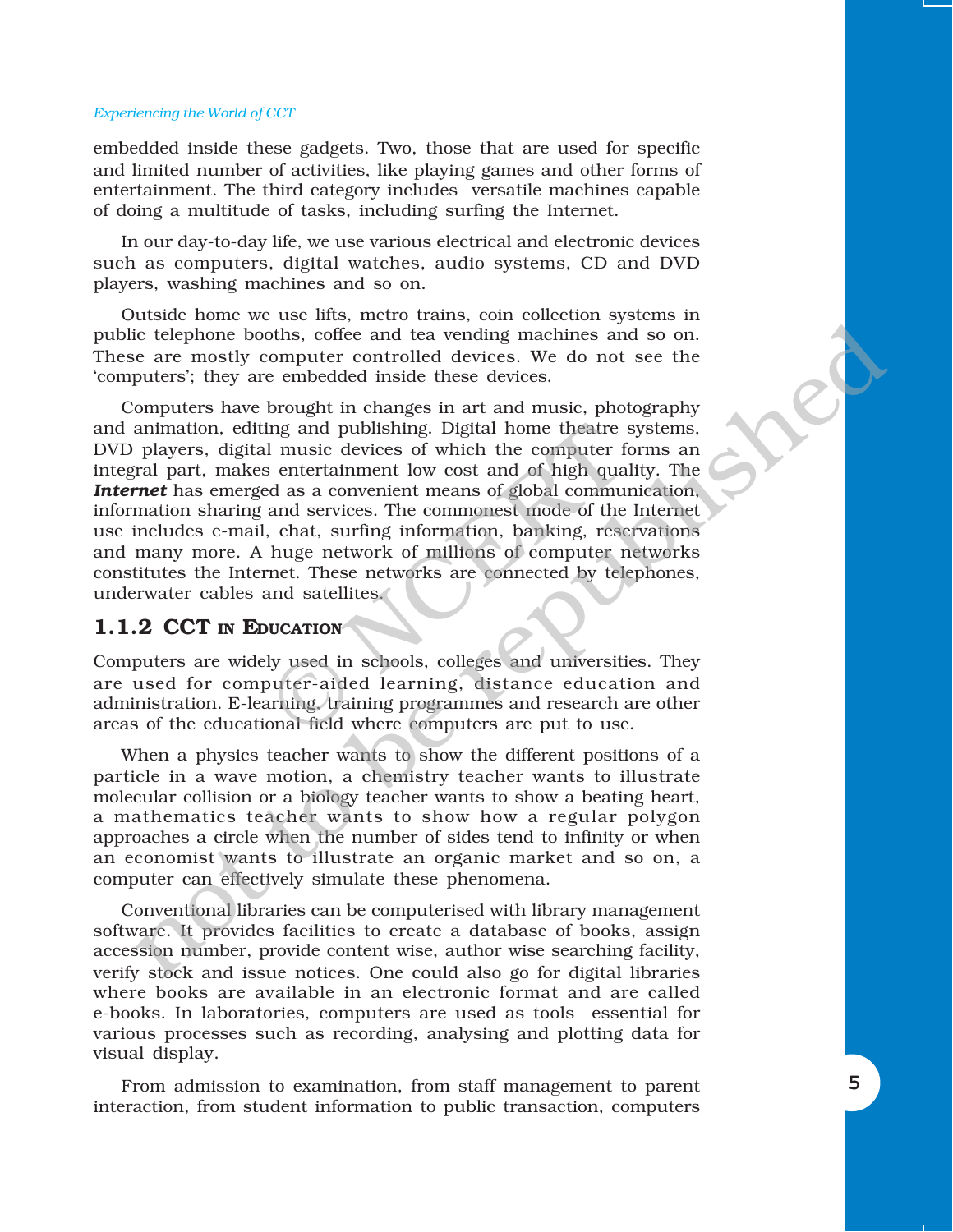#### *Computers and Communication Technology*

make possible automated management and administration of educational institutions. They are used for student enrollment, collection of fees, keeping attendance of student and staff, conducting examinations and announcing results. Besides this, all kinds of information about the organisation are available on the Net so that they can be accessed from anywhere.

Computers also make possible transaction of distance learning courses (often called e-learning). Computer programs or web tools provide step-wise learning. A student can decide the pace of learning for himself or herself. E-learning is flexible and convenient. A student can also attend e-classes. A teacher can supplement classroom instructions by encouraging self-learning of students through e-classes. Quality educational materials such as, online e-books, on line videoaudio lectures, career guidance are available at the websites of many educational organisations and universities.

National Council of Educational Research and Training (NCERT), Indira Gandhi National Open University (IGNOU), National Institute of Open Schooling (NIOS) and Central Board of Secondary Education (CBSE) have their own websites which are accessed by thousands of visitors everyday.

### **National Council of Educational Research and Training**

NCERT has its own website (Figure 1.2). Information about the organisation, its programmes and activities, school curriculum and syllabus, information on day-to-day activities of NCERT are available on the site. All NCERT textbooks, including this one (Computers and Communication Technology (CCT); Textbook for Class 11) are available online for reference purposes. Anyone can access these e-books and download from www.ncert.nic.in or www.ncert.gov.in. dio lectures, career guidance are availablucational organisations and universities.<br>
National Council of Educational Resear<br>
dira Gandhi National Open University (IG<br>
pen Schooling (NIOS) and Central Boarc<br>
CBSE) have thei

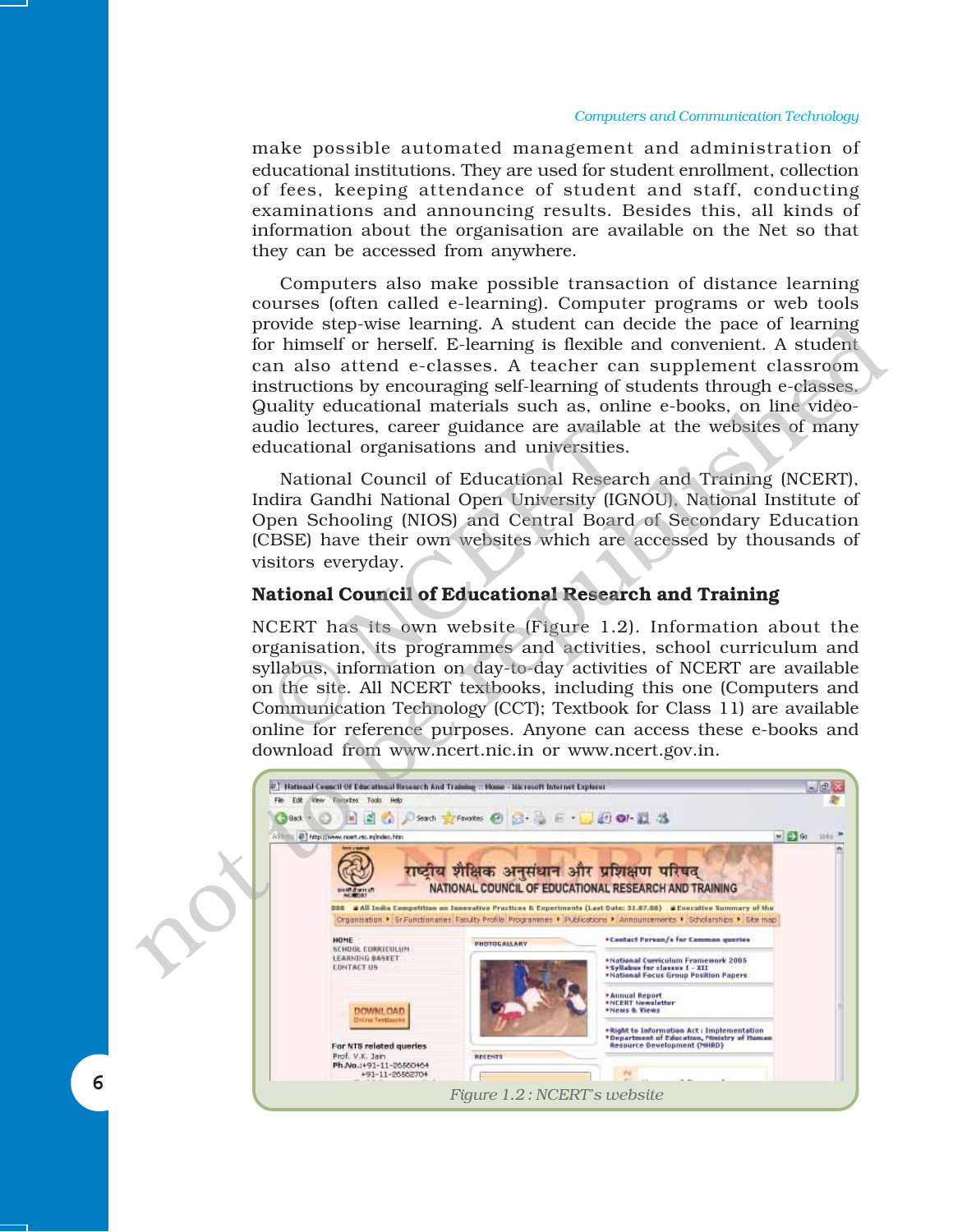#### *Experiencing the World of CCT*

# **Indira Gandhi National Open University**

IGNOU offers distance education degree programmes in arts, science, commerce, social sciences and information technology. It has

democratised higher education by taking education to the doorstep of the learner. It provides educational opportunities to employed persons by offering need-based academic programmes. The courses available are professional and vocational. Above all it is an apex body for setting and maintaining standards in distance education across the country (Figure 1.3).

# **National Institute of Open Schooling**

510 at 261-014 ۵ there were the project and the effections G MITOLOGIA, SCRIBULETO *Figure 1.3 : IGNOUís website*

| programmes. The courses available<br>are professional and vocational.<br>Above all it is an apex body for<br>setting and maintaining standards<br>in distance education across the<br>country (Figure $1.3$ ).<br><b>National Institute of Open</b>                                                                                                                                                                                                                    | <b>Lake 240-006 PM</b><br><b>PEE ORB SURVALISMS</b>                                                                                             |
|------------------------------------------------------------------------------------------------------------------------------------------------------------------------------------------------------------------------------------------------------------------------------------------------------------------------------------------------------------------------------------------------------------------------------------------------------------------------|-------------------------------------------------------------------------------------------------------------------------------------------------|
| Schooling                                                                                                                                                                                                                                                                                                                                                                                                                                                              |                                                                                                                                                 |
| NIOS, which offers 'sustainable and<br>learner centric education,' was<br>established<br>by<br>the<br>MHRD.<br>of<br>India<br>Government<br>as<br>an<br>autonomous organisation for open schooling in pursuance of National<br>Policy on Education. In addition to the general and academic courses,<br>NIOS offers a number of vocational and community oriented courses.<br>The website of NIOS (Figure 1.4 ) can be accessed at www.nios.ac.in<br>and www.nios.org. | Figure 1.3: IGNOU's website                                                                                                                     |
|                                                                                                                                                                                                                                                                                                                                                                                                                                                                        |                                                                                                                                                 |
| <b>C. National Institute of Open Schooling Site - Winnows Internet Expiscer.</b><br>id Hdg : Uwww.nas.org/<br>In National Institute of Open Schooling Sta-<br>$\mathbf{a}$<br>विद्यालयी<br>/ मुक्त<br>National Institute of Open Schooling<br>Education A<br>CHAIRMANS MESSAGE<br>Conferences & Workshop   International Central Contrary in Open Schooling   Open and Distance Learning Institutions<br><b>Salice Bisand</b><br>On Irw or<br>जिल्ली संस्थापना         | - 131<br>$ +$ $+$ $ +$ $+$ $+$ $+$<br>价· 田<br>Mi +     - Bage +     Tgdz +<br>शिक्षा<br>संस्था<br><b>Mia glance</b><br><b>Hatletical Naport</b> |
| <b>Унсилск</b><br>KIOS Shifted to its corn campus :<br><b>ADIO</b>                                                                                                                                                                                                                                                                                                                                                                                                     | <b>Benuit - On Demand</b><br>Examination                                                                                                        |
| <b>Tender Notice</b><br>sult for April 2008 Expressution<br><b>Dates to Remember</b><br><b>Hortling Activities</b>                                                                                                                                                                                                                                                                                                                                                     | <b>On Line Admission</b><br>7                                                                                                                   |
| Figure 1.4 : Website of NIOS                                                                                                                                                                                                                                                                                                                                                                                                                                           |                                                                                                                                                 |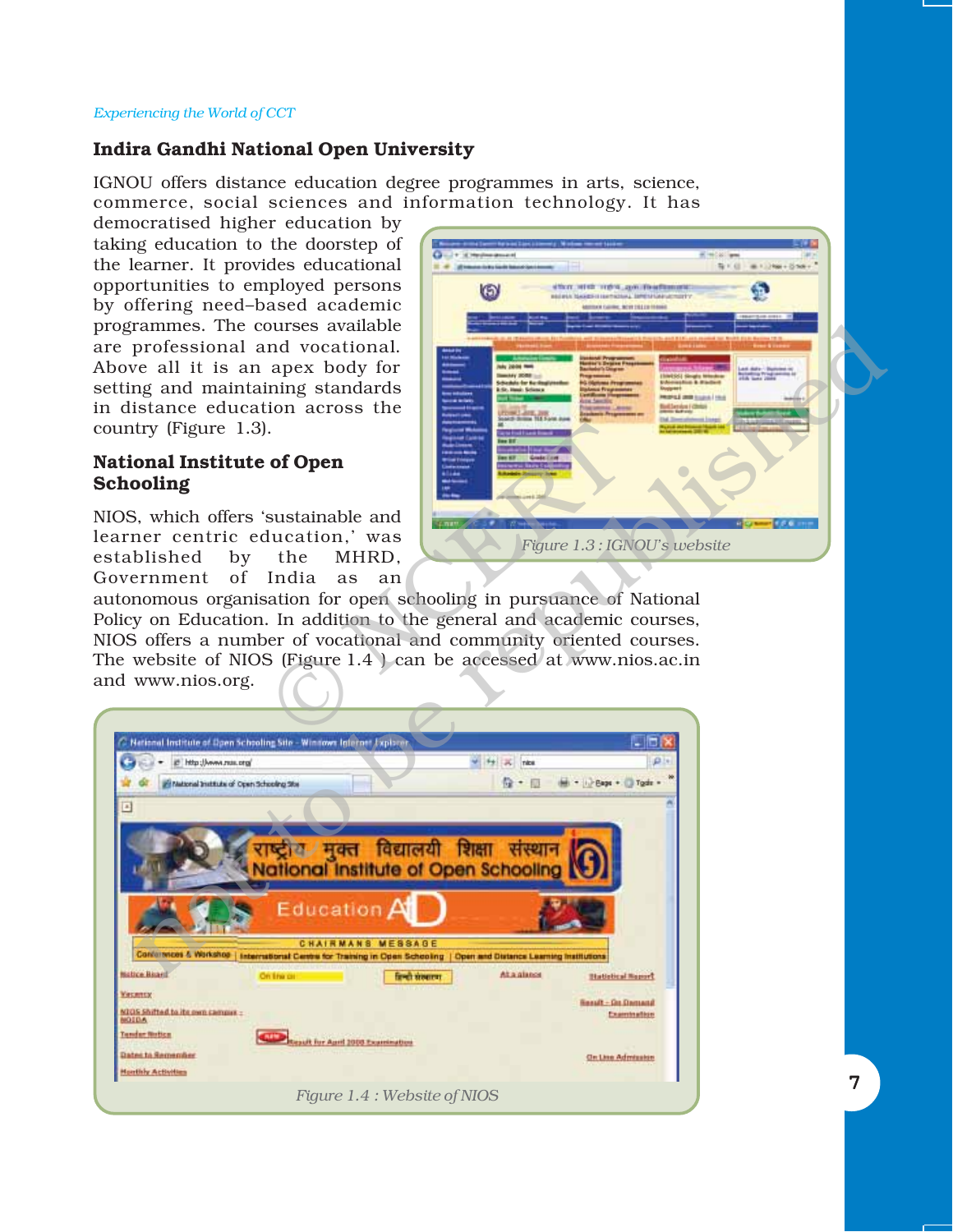# **Central Board of Secondary Education**

CBSE has its own site at www.cbse.nic.in (Figure 1.5). This website



provides information regarding admission, courses offered, syllabi, examination results and so on. Various forms like those for admission, rechecking of marks and other purposes can be downloaded from the website. You can fill and submit the forms online It saves time for students and their parents.

The Ministry of Human Resource Development has designed an education portal<sup>\*</sup> named 'SAKSHAT: One Stop Solution to Education' (Figure 1.6). This portal caters to the needs of students, starting from elementary students to research, scholars, teachers and life long

learners. The portal can be accessed at www.sakshat.ac.in.



8 *\* A portal is used to describe a website that acts as an entry point or gateway to a wide range of services or resources, usually including a search facility, directory of other sites, news, e-mail, etc.*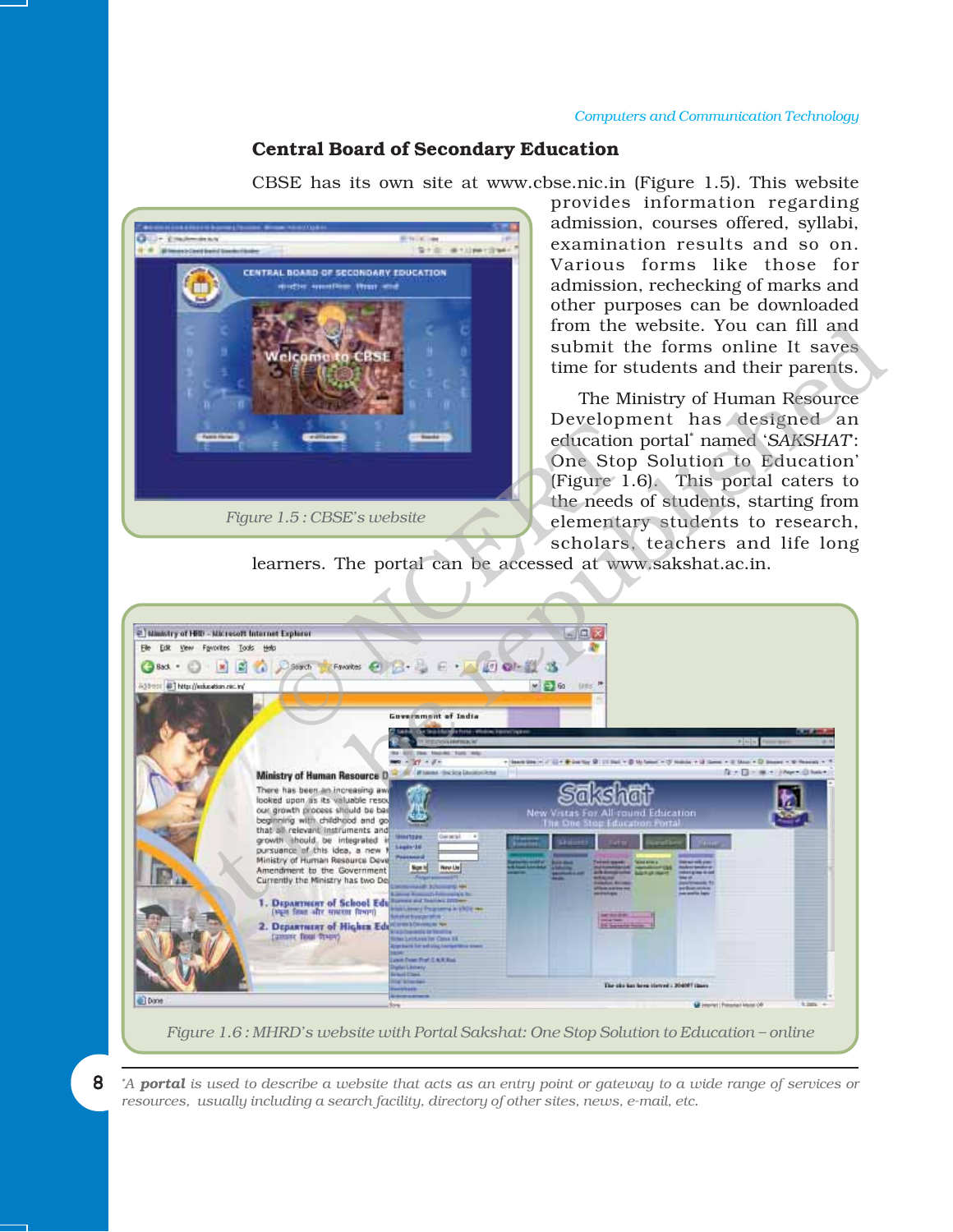#### *Experiencing the World of CCT*

Most universities and school boards conduct some online examinations. Compilation of results is computerised using refined statistical tools and facilitating accurate analysis on multiple parameters. The computerised list of candidates has studentsí photos and finger print identities for computers to assist in detecting impersonation and other malpractices.

# **1.1.3 CCT IN PUBLIC LIFE**

CCT offers powerful means to make governance transparent and answerable to the people. Similarly, they can be used to ensure more transparency in business practices.

With CCT working in tandem with other factors that strengthen democracy, such as the Right to Information Bill, we can hope to see increased empowerment of ordinary citizens. CCT could eliminate the role of the intermediary who makes profit by keeping information secret and leaking it selectively to those who please them. Ultimately, CCT may help to balance the sharp socio-economic divides in our society by giving access to those who were kept away from the mainstream due to lack of relevant information. nent of ordinary citizens. CCT could eliminary who makes profit by keeping information<br>tively to those who please them. Ultimate<br>the sharp socio-economic divides in our sc<br>ee who were kept away from the mainstrear<br>rmation.

# **1.2 CCT AND THE DIGITAL DIVIDE**

From a relatively slow-changing, multi-structured society where many disparities co-existed, India is now passing through a period of transition. At such times there is a lot of pressure on society to become homogeneous. That is when the inequities between different sections become all the more evident.

One such inequality, called the digital divide, separates those who have access to the digital world (computers and related technologies) from those who do not have this access. While one section of young people may have access to CCT at home, at school and in their mobile phones, the majority may get a chance to experience CCT only occasionally. It is obvious that the ones with the advantage will keep up with the technological growth while the others would keep falling further behind in terms of information access. otens whereas to make governance can<br>spaceral measure and the people. Similarly, they can be used to ensure more<br>parency in business practices.<br>Firal CCT working in tranchem with other factors that sterngthen<br>because an ex

This divide could cause strain, even conflict, in society. However, the tension can be eased:

- if everyone knows what they can get out of CCT,
- if we can cut the costs of access,
- if there are enough public Internet facilities available, and
- if enough sites in Indian languages come up.

We may see a great knowledge revolution in our own lifetime. Access to the global network in particular and acquaintance with communication network may help us realise a new kind of freedom  $$ to think independently, collaborate with others to solve common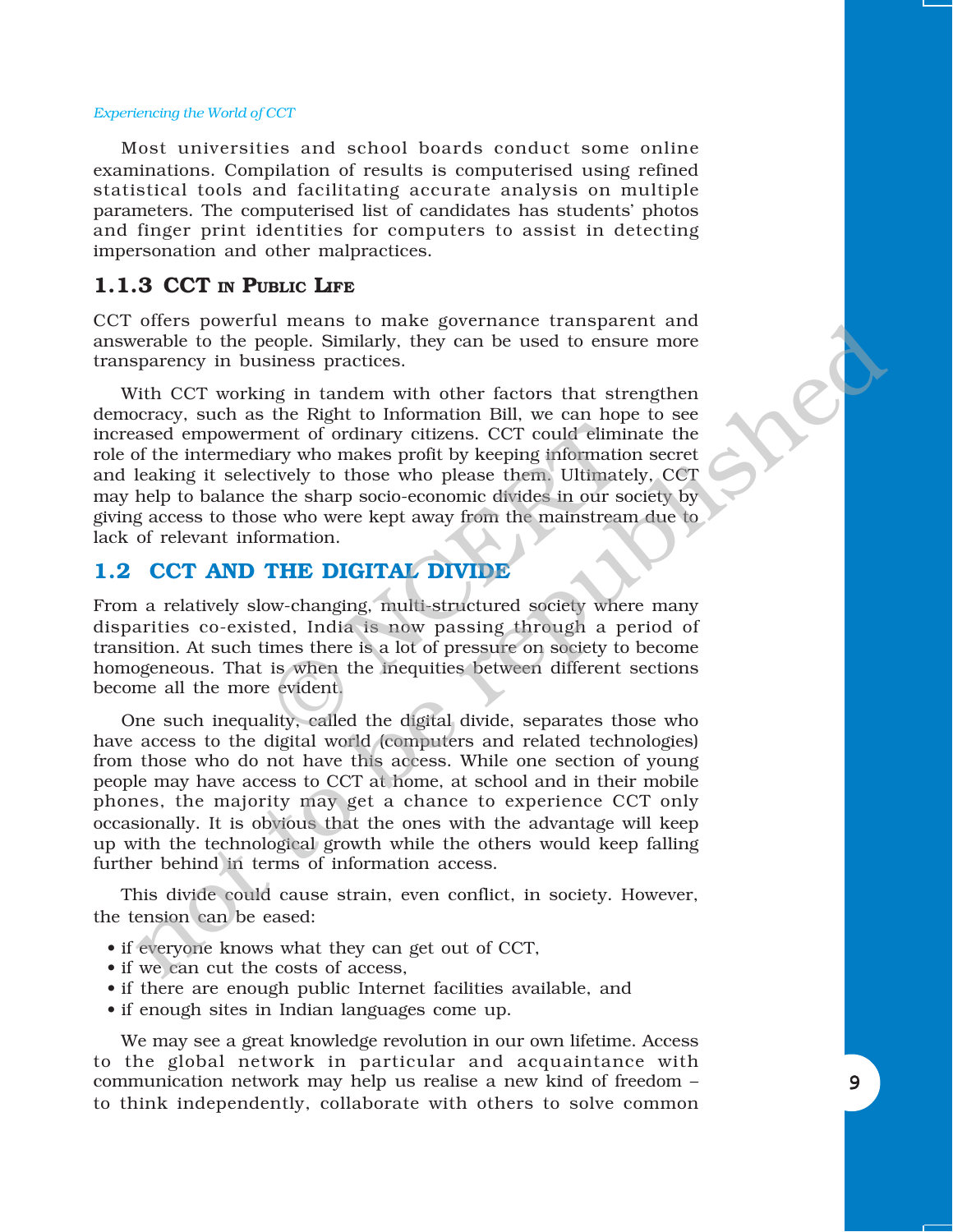problems, to realise what we want and need for ourselves and not what uptill now someone else thought was good for us.

# **1.3 CCT AND E-COMMERCE**

E-commerce employs computers in different areas of commerce such as marketing, customer visit, product browsing, shopping basket checkout, tax and shopping, receipt and process order while e-business offers services pertaining to processing transactions, documentation, presentations, financial analysis, home based services, inventory management and gathering product information using CCT.

All leading banks, including the State Bank of India (Figure 1.7) provide Internet banking facility. With this facility one can check account balance and perform bank transactions from anywhere. We can see account details, pay a bill and print account statement online. Also, the bank provides SMS alert service, so that, whenever bank transaction takes place, an SMS is sent by the bank to our mobile phones.



#### *The digital nature of CCT results in convergence.*

*Text, photos, statistical tables, maps, music, movies are all produced digitally, in that they are coded and made up of zeros and ones. This makes it convenient to bring them together onto common platforms. They can be brought into play, interchanged and transformed, and also circulated digitally.*

10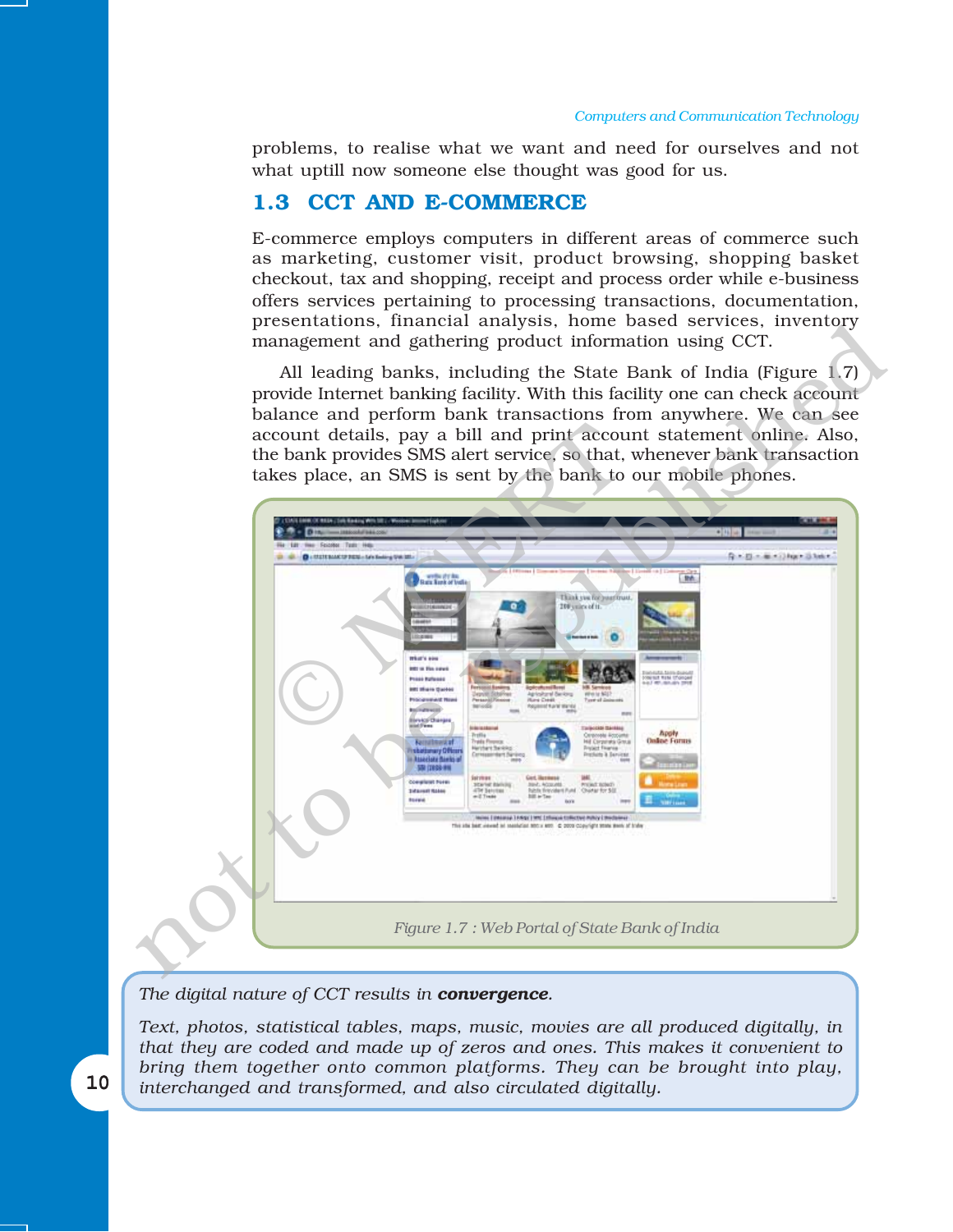# **1.4 MAJOR NATIONAL ORGANISATIONS WORKING IN THE AREA OF CCT**

# **1.4.1 NATIONAL INFORMATICS CENTRE (NIC)**

National Informatics Centre (Figure 1.8) of the Department of Information Technology is providing network backbone and e-governance support to Central and State Governments, Union Territories administrations, districts and other government bodies in India. It offers a wide range of ICT services including Nationwide Communication Network for decentralised planning, improvement in government services and wider transparency in national and local governments. NIC assists in implementing Information Technology Projects and is also



responsible for bringing computerisation in the lives of the Indian people.

# **1.4.2 NATIONAL ASSOCIATION OF SOFTWARE AND SERVICES COMPANIES (NASSCOM)**

NASSCOM (Figure 1.9) is the premier trade body and the chamber of commerce of the IT-BPO industry in India. It is a global trade body with more than 1200 members who are broadly in the business of services, products, IT infrastructure management, R&D services, e-commerce and web services, engineering services, offshoring, and animation and gaming.



11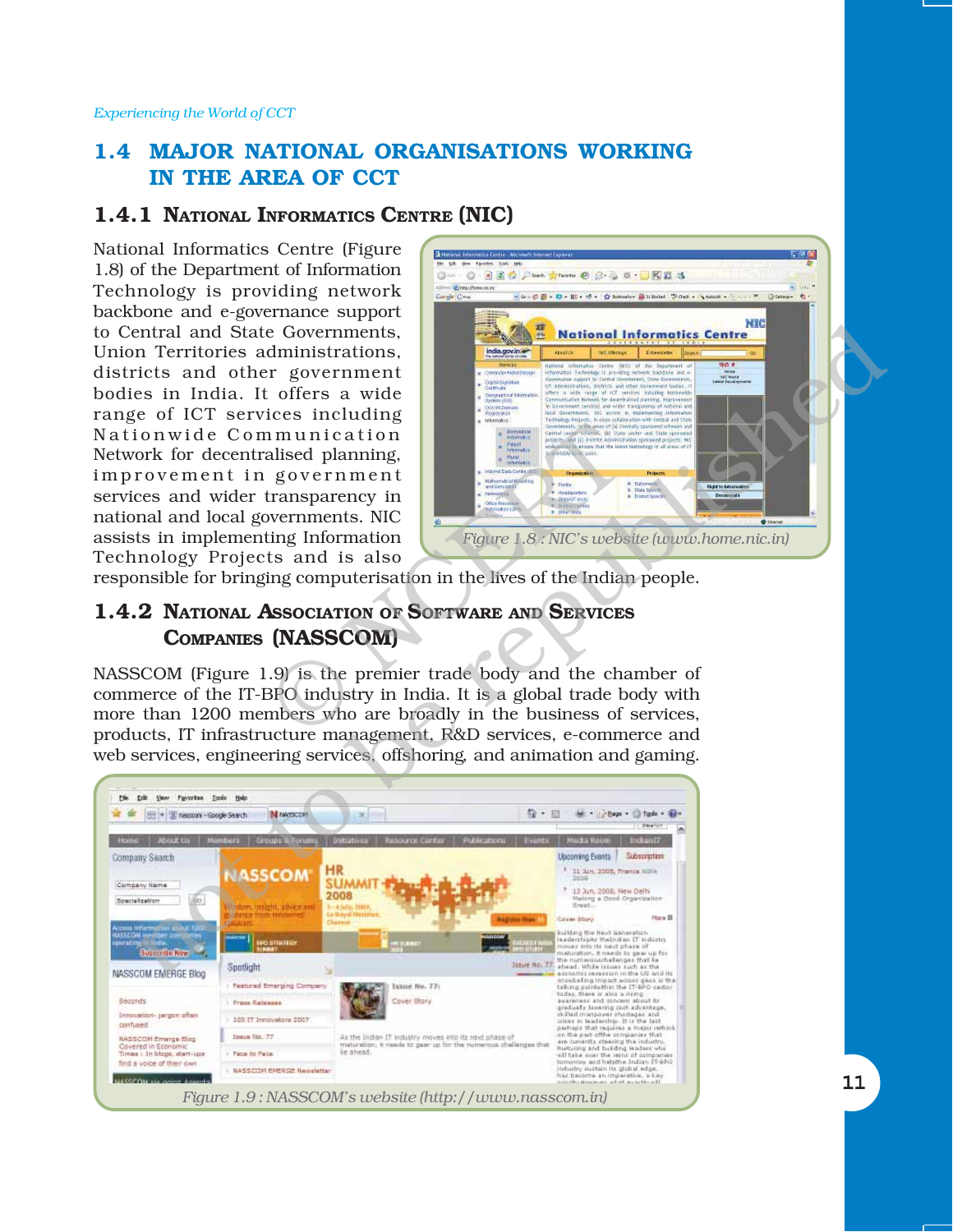#### **1.4.3 DEPARTMENT OF INFORMATION TECHNOLOGY**

Department of Information Technology (Figure 1.10) is under the Ministry of Communications and Information Technology, Government of India. Its main objective is to make India a global information technology super power and a front-runner in the age of information revolution, to bring the benefits of electronics to every walk of life and to develop the Indian electronics industry as a global player. Its website has an important portal, viz., The India Portal (www.india.gov.in), v'single window access' to information and government to consumer services to be electronically delivered from all state sector institutions and organisations. It provides multilingual content and had received the Best e-Governance Award in Technology at the national level announced by the Computer Society of India (CSI) in 2006.



12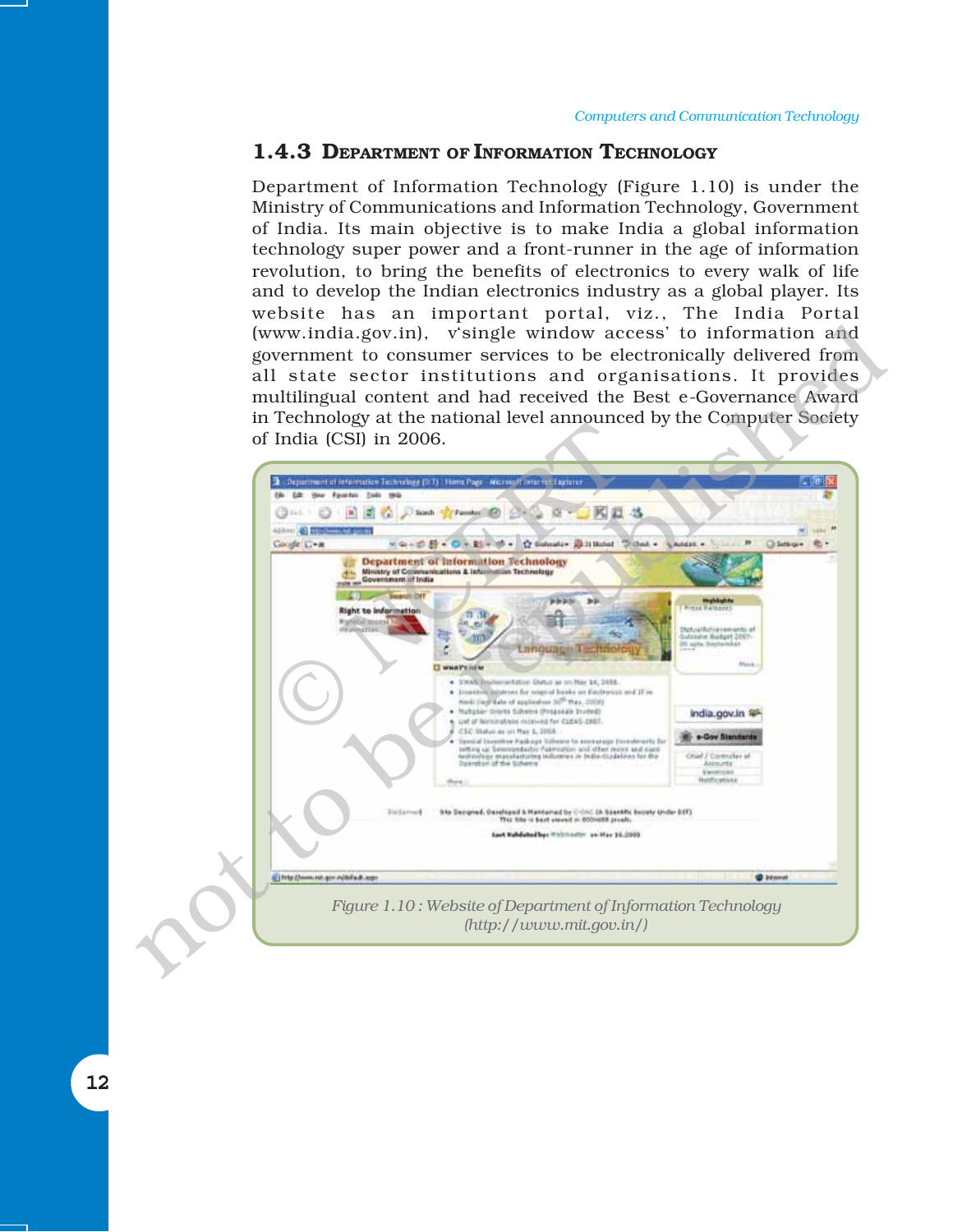# *Summary*

- Powerful technology is within our reach.
- It has overpowered the limitations of time, distance and money.
- ï CCT links people all over *irrespective of distances between them.*
- CCT has changed our life pattern.
- ï Computers have been useful at home as appliances, supporting entertainment/games and for surfing the Internet.
- ï CCT are capable of contributing a lot to education, buiseness, e-governance, etc.
- Easier access to CCT can help bridge the digital divide.

# **EXERCISES**

- 1. List some other uses of computers at home which are not mentioned in this chapter.
- 2. List different activities performed by a corporate house using computers.
- 3. Visit any nearby industry and list the use of computers there.
- 4. List the advantages of computer usage in an industry.
- 5. List the advantages of computers in commerce.
- 6. Observe your school carefully and list different departments where computers are used. Also, state the purpose for which they are used. Exercise of computers at home which are not mentionency and list the use of computers there of computers there of computers in an industry.<br>
The computer of computers in an industry.<br>
The computers in commerce.<br>
I carefull and for surring the internet.<br>
CCT are capable of contributing a lot to education, buiseness, e-governance, etc.<br>
Elasier access to CCT can help bridge the digital divide.<br>
ERCISES<br>
st some other uses of computers at home
- 7. List the advantages of a digital library.
- 8. Check which library management software is used by your school ?
- 9. List the advantages and disadvantages of e-learning.
- 10. List the advantages of using computers in design and drawing.

# **REFERENCE**

#### **Websites**

- 1. www.mit.gov.in
- 2. www.home.nic.in
- 3. www.wikipedia.org
- 4. www.encyclopedia.com
- 5. www.onelook.com

#### **Education**

- 1. www.ncert.nic.in and www.ncert.gov.in
- 2. www.sakshat.ac.in
- 3. www.ignou.ac.in
- 4. www.cbse.nic.in
- 5. www.nios.ac.in
- 6. www.education.nic.in